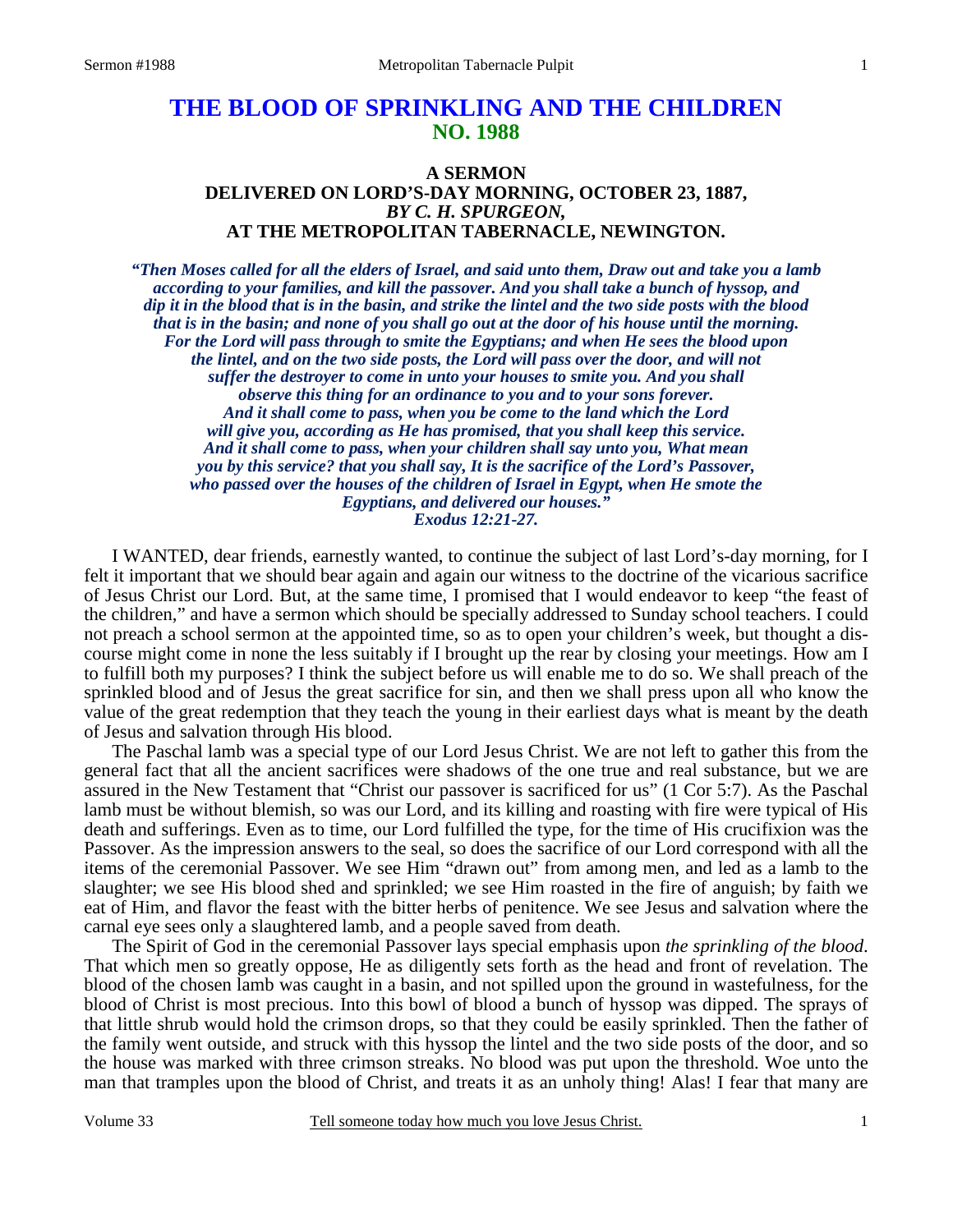doing so at this hour, not only among the outside world, but among those who profess and call themselves Christians.

I shall endeavor to bring forward two things. First, *the importance attached to the sprinkled blood,*  and secondly, *the institution connected with it,* namely, that the children should be instructed in the meaning of sacrifice, so that, they also may teach their children, and keep alive the memory of the Lord's great deliverance.

**I.** First: THE IMPORTANCE ATTACHED TO THE BLOOD OF SACRIFICE is here made very plain. Pains are taken to make the sacrifice observable, yes, to force it upon the notice of all the people.

I note, first, that *it became and remained the national mark*. If you had traversed the streets of Memphis or Rameses on the night of the Passover, you could have told who were Israelites and who were Egyptians by one conspicuous token. There was no need to listen under the window to hear the speech of the people within the house, nor to wait till any came into the street so that you could observe their attire. This one thing alone would be a sufficient guide—the Israelite had the blood mark upon his doorway, the Egyptian had it not. Mark you this is still the great point of difference between the children of God and the children of the wicked one. There are, in truth, but two denominations upon this earth the church and the world; those who are justified in Christ Jesus, and those who are condemned in their sins. This shall stand for a never-failing sign of the "Israelite indeed"; he has come to the blood of sprinkling, which speaks better things than that of Abel. He that believes in the Son of God, as the one accepted sacrifice for sin, has salvation, and he that believes not in Him will die in his sins. The true Israel are trusting in the sacrifice once offered for sin; it is their rest, their comfort, their hope. As for those who are not trusting in the atoning sacrifice, they have rejected the counsel of God against themselves, and thus have declared their true character and condition. Jesus said, "You believe not, because you are not of My sheep, as I said unto you," and lack of faith in that shedding of blood, without which there is no remission of sin, is the damning mark of one who is a stranger to the commonwealth of Israel. Let us make no question about it, "Whosoever goes onward and abides not in the teaching of Christ, has not God." (See 2 John 9 in the Revised Version). He that will not accept the propitiation which God has set forth must bear his own iniquity. Nothing more just, and yet nothing more terrible, can happen to such a man than that his iniquity should not be purged by sacrifice nor offering forever. I care not what your supposed righteousness may be, nor how you think to commend yourselves to God, if you reject His Son, He will reject *you*. If you come before God without the atoning blood, you have neither part nor lot in the matter of the covenant inheritance, and you are not numbered among the people of God. The sacrifice is the national mark of the spiritual Israel, and he that has it not is an alien; he shall have no inheritance among them that are sanctified, neither shall he behold the Lord in glory.

Secondly, as this was the national mark, *it was also the saving token*. That night the Angel of Death spread His wings on the blast, and as He flew down the streets of Egypt He smote high and low, the first-born of princes and the first-born of beasts, so that in every house and in every stall there was one dead. Where He saw the blood-mark He entered not to smite, but everywhere else the vengeance of the Lord fell on the rebellious. The words are very remarkable, "The Lord will pass over the door, and will not suffer the destroyer to come in unto your houses to smite you." What holds back the sword? Nothing but the bloodstain on the door. The lamb has been slain, and they have sprinkled their houses with the blood, and therefore they are secure. The sons of Jacob were not richer, nor wiser, nor stronger, nor more skilled than the sons of Ham, but they were redeemed by the blood, and therefore they lived, while those who knew not the redeeming token died. When Jericho fell down, the one house that stood was that which had the scarlet line in the window, and when the Lord visits for sin, the man that shall escape is he who knows Jesus, "in whom we have redemption through His blood, the forgiveness of sin according to the riches of His grace."

I call your very special attention, however, to the words that are used in the twenty-third verse, "The Lord will pass through to smite the Egyptians; and when He sees the blood upon the lintel, and on the two side posts, the Lord will pass over the door." What an instructive expression! "When *He* sees the blood." It is a very comforting thing for you and for me to behold the atonement, for thus we gain peace and enter into rest. But, after all, the grand reason of our salvation is that the Lord Himself looks upon the atonement, and is well pleased for His righteousness' sake. In the thirteenth verse we hear the Lord Himself say, "When I see the blood I will pass over you." Think of the holy eyes of God being turned to Him that takes away the sin of the world, and so fixed on Him that He passes over us. He is of purer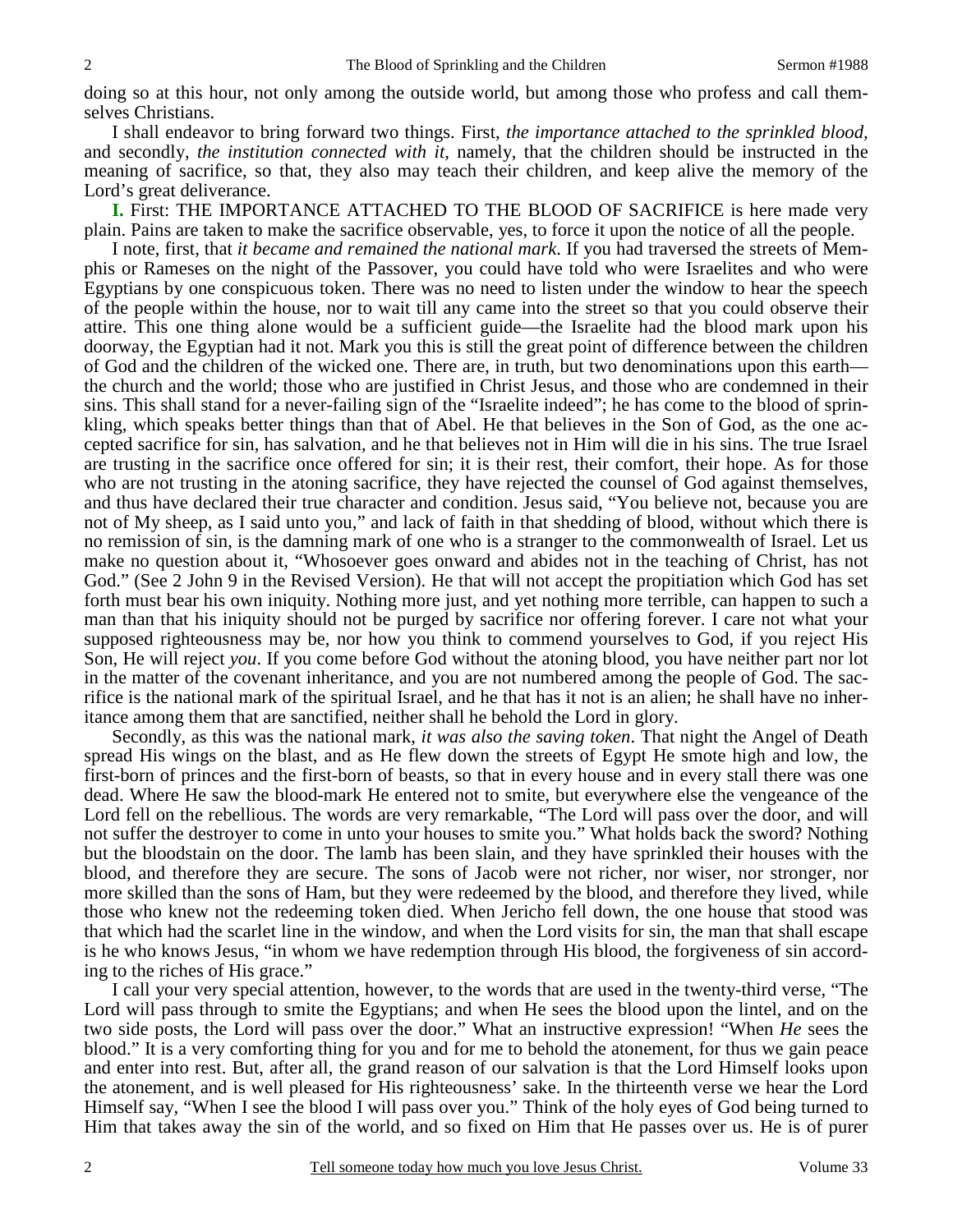eyes than to behold iniquity, but He looks upon the face of His anointed and forgives the sin. He accepts us with our sacrifice. Well does our hymn-writer pray—

# *"Him and then the sinner see;*

## *Look through Jesus' wounds on me."*

It is not *our* sight of the sprinkled blood which is the basis of salvation, but *God's* sight of it. God's acceptance of Christ is the sure guarantee of the salvation of those who accept His sacrifice. Beloved; when your eye of faith is dim, when your eyeballs swim in a flood of tears, when the darkness of sorrow hides much from your vision, then Jehovah sees the blood of His Son and spares you. In the thick darkness, when you cannot see at all, the Lord God never fails to see in Jesus that with which He is well pleased, and with which His law is honored. He will not suffer the destroyer to come near you to harm you, because He sees in Christ that which vindicates His justice and establishes the needful rule of law. The blood is the saving mark. At this moment this is the pressing question for each one in the company gathered in this house: Do you trust the divine propitiation or do you not? Bring to me what you will to prove your own personal excellence. I believe in no virtue which insults the Savior's blood, which alone cleanses us from all sin. Rather confess your multiplied transgressions and shortcomings, and then take heart and hope, for there is forgiveness large and free for the very chief of sinners, through Him who has made peace by the blood of His cross.

O my hearer, guilty and self-condemned, if you will now come and trust in Jesus Christ, your sins, which are many, shall be all forgiven you, and you shall love so much in return, that the whole bent and bias of your mind shall be turned from sin to gracious obedience. The atonement applied to the conscience saves from despair, and then acting upon the heart it saves from the love of evil. But the atonement is the saving sign. The blood on the lintel and on the two side posts secured the house of the poorest Israelite, but the proudest Egyptian, yes, even Pharaoh on the throne, could not escape the destroyer's sword. Believe and live. Reject the atonement and perish!

Note, next, that *the mark of the blood was rendered as conspicuous as possible*. The Israelites, though they ate the Paschal lamb in the quiet of their own families, yet made no secret of the sacrifice. They did not make the distinctive mark upon the wall of some inner chamber, or in some place where they could cover it with hangings, that no man might perceive it, but they smote the upper part of the doorway and the two side posts of the door, so that all who passed by the house must see that it was marked in a peculiar manner, and marked with blood. The Lord's people were not ashamed to have the blood thus put in the forefront of every dwelling, and those that are saved by the great sacrifice are not to treat the doctrine of substitution as a hole-and-corner creed, to be secretly held, but not openly avowed. The death of Jesus in our room and place and stead is not a redemption of which we are ashamed to speak in any place. Call it old-fashioned and out of date, our critics may, but we are not ashamed to publish it to the four winds of heaven, and to avow our confidence in it. He that is ashamed of Christ in this generation, of him will Christ be ashamed when He comes in the glory of His Father, and all His holy angels with Him. There is a theology abroad in the world which admits the death of Christ to a certain indefinable place in its system, but that place is very much in the rear; I claim for the atonement the front and the center. The Lamb must be in the midst of the throne. Atonement is not a mystery to be scarcely spoken of, or if spoken of at all, to be whispered. No, no, it is a sublime simplicity, a fact for a child to know, a truth for the common people to rejoice in! We must preach Christ crucified whatever else we do not preach. Brethren, I do not think a man ought to hear a minister preach three sermons without learning the doctrine of atonement. I give wide latitude when I say this, for I would desire never to preach at all without setting forth salvation by faith in the blood of Jesus. Across my pulpit and my tabernacle shall be the mark of the blood, it will disgust the enemy, but it will delight the faithful. Substitution seems to me to be the soul of the gospel, the life of the gospel, the essence of the gospel, therefore must it be always in the front. Jesus, as the Lamb of God, is the Alpha, and we must keep Him first and before all others. I charge you, Christian people, do not make this a secondary doctrine. Keep your perspective right, and have this always in the foreground. Other truths are valuable, and may most worthily be placed in the distance, but this is always to be in the foreground. The center of Christianity is the cross, and the meaning of the Cross is substitution—

*"We may not know, we cannot tell, What pains our Jesus bore, But we believe it was for us He hung and suffered there."*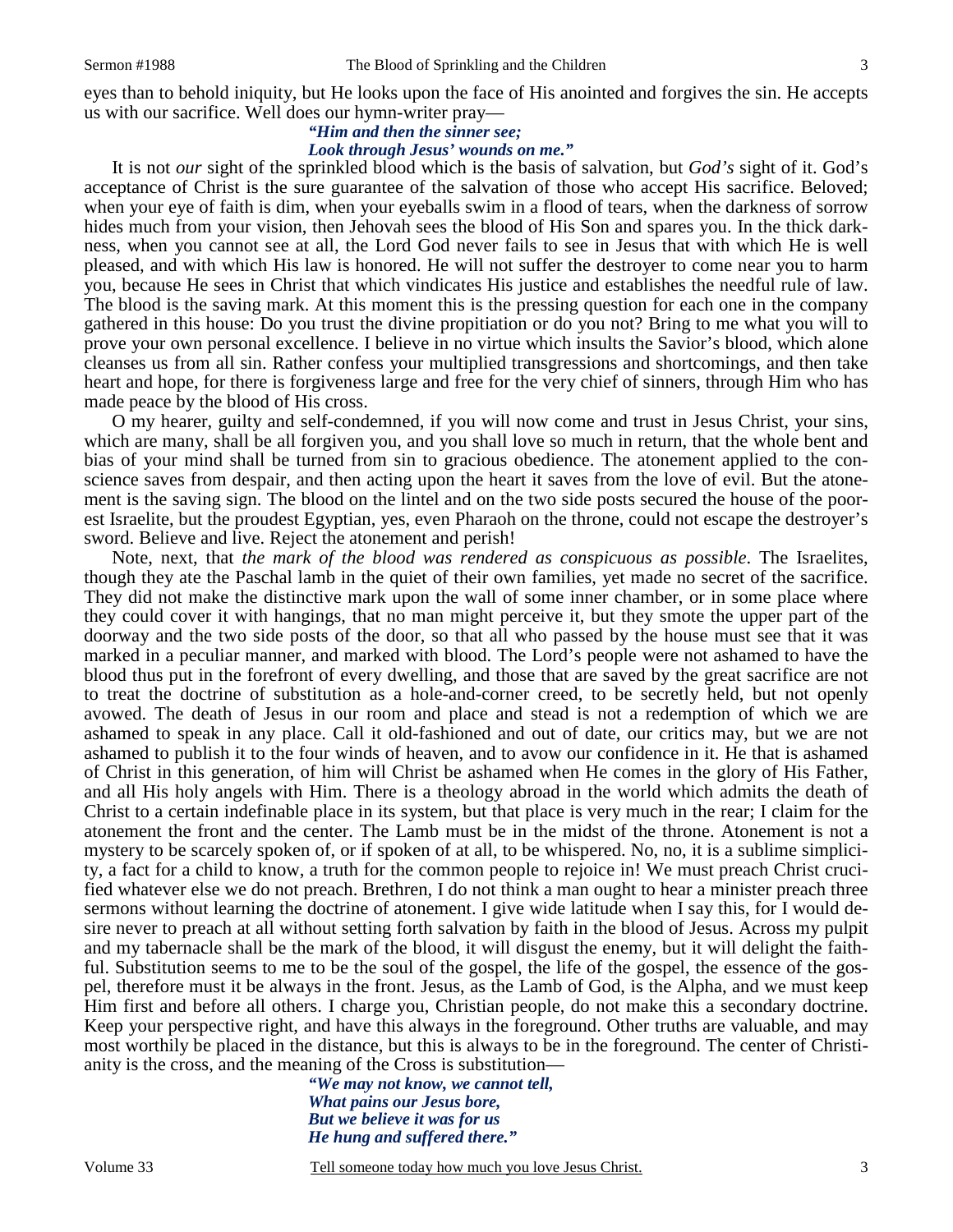*The great sacrifice is the place of gathering for the chosen seed;* we meet at the cross, even as every family in Israel met around the table whereon was placed the lamb, and met within a house which was marked with blood. Instead of looking upon the vicarious sacrifice as placed somewhere in the remote distance, we find in it the center of the church. No, more; it is the vital, all-essential center, that to remove it is to tear out the heart of the church. A congregation which has rejected the sacrifice of Christ is not a church, but an assembly of unbelievers. Of the church I may truly say, "The blood is the life thereof." Like the doctrine of justification by faith, the doctrine of a vicarious sacrifice is the article of standing or falling to each church; atonement by the substitutionary sacrifice of Christ means spiritual life, and the rejection of it is the reverse. Therefore, we must never be ashamed of this all-important truth, but make it as conspicuous as possible. "For the preaching of the cross is to them that perish foolishness; but unto us which are saved it is the power of God."

Further, the sprinkled blood was not only most conspicuous, but *it was made very dear to the people themselves by the fact that they trusted in it in the most implicit manner*. After the doorposts had been smeared the people went inside their houses, and they shut the door, never to open it again till the morning. They were busy inside; there was the roasting of the lamb, the preparing of the bitter herbs, the girding of their loins, the getting ready for their march, and so forth, but this was done without fear of danger, though they knew that the destroyer was abroad. The command of the Lord was, "None of you shall go out at the door of his house until the morning." What is going on in the street? You must not go to see. The midnight hour has come. Did you not hear it? Hark, that dreadful cry! Again a piercing shriek! What is it? The anxious mother asks, "What can it be?" "There was a great cry in Egypt." The Israelites must not heed that cry so as to break the divine word which shut them in for a little moment, till the tempest was passed. Perhaps persons of doubtful mind, during that dread night, may have said, "Something awful is happening. Hear those cries! Listen to the tramping of the people in the streets, as they hurry to and fro! It may be there is a conspiracy to slay us in the dead of night." "None of you shall go out at the door of his house until the morning" was sufficient for all who truly believed. They were safe, and they knew it, and so, like the chicks beneath the wings of the hen, they rested in safety. Beloved, let us do the same. Let us honor the precious blood of Christ not only by speaking of it boldly to others, but by a calm and happy trust in it for ourselves. In full assurance let us rest. Do you believe that Jesus died for you? Then be at peace. Let no man's heart fail him now that he knows that Jesus died for our sins according to the Scriptures. Let the cross be the pillar of our confidence, unmoved and immovable. Do not be agitated about what has been or what is to be; we are housed in safety in Christ Jesus both from the sins of the past and the dangers of the future. All is well, since love's atoning work is done. In holy peacefulness let us proceed with our household work, purging out the old leaven and keeping the feast, but let no fear or doubt disturb us for an instant. We pity those who die without Christ, but we cannot quit our Lord under the pretence of saving them; that would be folly. I know there are terrible cries outside in the streets—who has not heard them? Oh, that the people would but shelter beneath the bloodmark! It pierces our heart to think of the doom of the ungodly when they perish in their sins, but, as Noah did not quit the ark or Israel leave her abode, so our hope is not larger than the cross will warrant. All who shelter beneath the blood of the atonement are secure, and as for those who reject this great salvation, how shall they escape? There are great and sad mysteries in this long night, but in the morning we shall know as much of God's dealings with men as it will be good for us to know. Meanwhile, let us labor to bring our fellows within the pale of safety, but yet let us be ourselves peaceful, composed, restful, and joyful. "There is therefore now no condemnation to them which are in Christ Jesus." "Therefore being justified by faith, we have peace with God through our Lord Jesus Christ." "And not only so, but we also joy in God through our Lord Jesus Christ, by whom we have now received the atonement." Possess your souls in patience. Oh, rest in the Lord, and wait patiently for Him. Feed upon the Lamb, for His flesh is meat indeed. That same Jesus who has preserved your life from destruction will be the sustenance of that life evermore. Be happy beneath the saving blood-mark. Make a feast of your Passover. Though there is death outside, let your joy within be undisturbed.

I cannot stay long on any one point, and therefore notice, next, that *the Paschal blood shedding was to be had in perpetual remembrance*. "You shall observe this thing for an ordinance to you and to your sons forever." As long as Israel remained a people, they were to keep the Passover; as long as there is a Christian upon earth the sacrificial death of the Lord Jesus must be kept in memory. No progress of years or advance of thought could take away the memory of the Paschal sacrifice from Israel. Truly it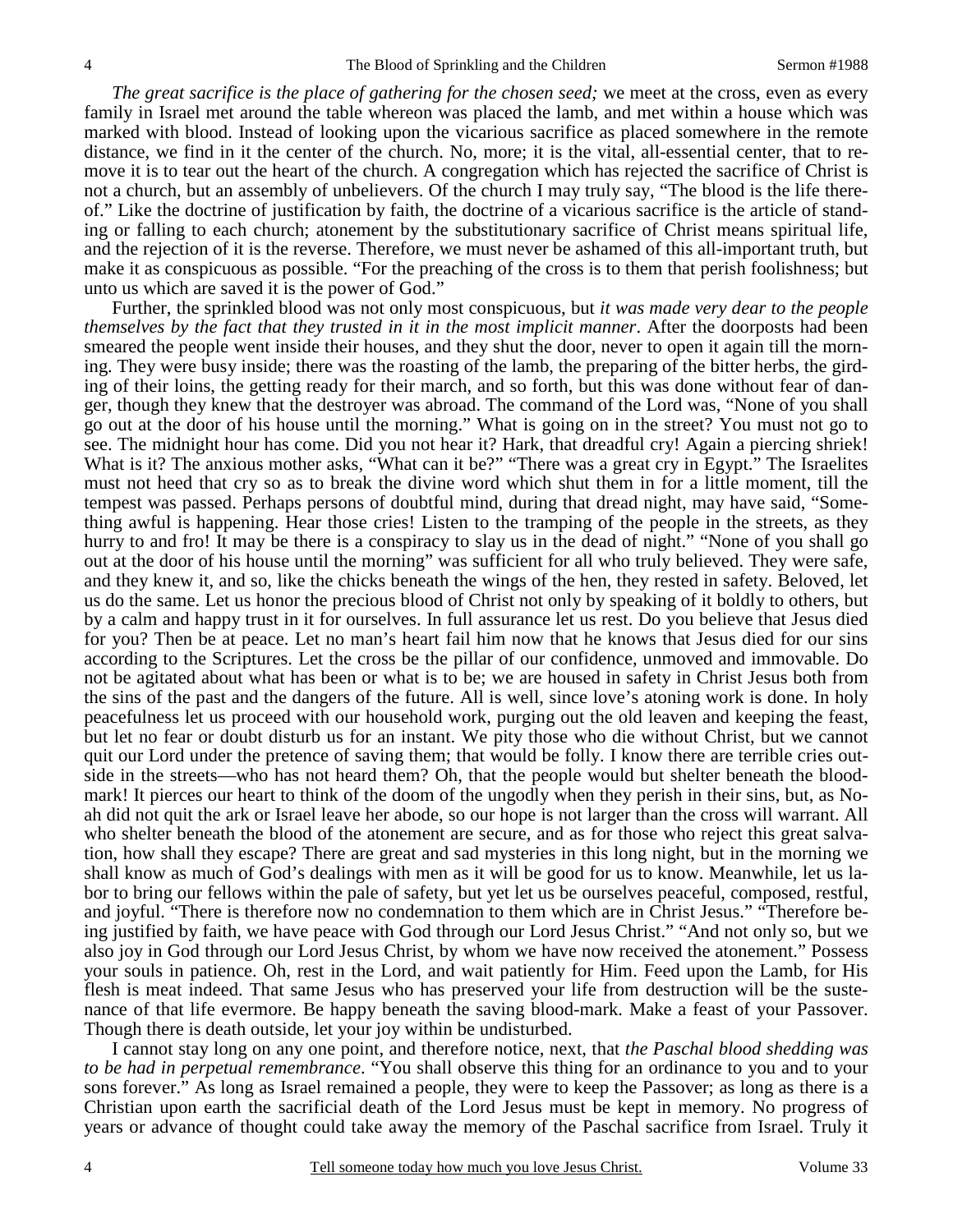was a night to be remembered when the Lord brought out His people from under the iron yoke of Egypt. It was such a wonderful deliverance, as to the plagues which preceded it, and the miracle at the Red Sea which followed it, that no event could possibly excel it in interest and glory. It was such a triumph of God's power over the pride of Pharaoh, and such a manifestation of God's love to His own people, that they were not merely to be glad for one night, nor for one year, nor even for a century, but they were to remember it forever. Might there not come a time when Israel would have achieved further history? Might not some grander event eclipse the glory of Egypt's overthrow? Never! The death of Egypt's first-born and the song of Moses at the Red Sea must remain forever woven into the tapestry of Hebrew history. Evermore did Jehovah say, "I am the Lord your God, which have brought you out of the land of Egypt, out of the house of bondage." Beloved, the death of our Lord Jesus Christ is to be declared and showed by us until He comes. No truth can ever be discovered which can put His sacrificial death into the shade. Whatever shall occur, even though He comes in the clouds of heaven, yet our song shall be forever, "Unto Him that loved us and washed us from our sins in His own blood." Amid the splendor of His endless reign He shall be "the Lamb in the midst of the throne." Christ as the sacrifice for sin shall always be the subject of our hallelujahs, "For You were slain." Certain vainglorious minds are advancing—advancing from the rock to the abyss. They are making progress from truth to falsehood. They are thinking, but their thoughts are not God's thoughts, neither are their ways His ways. They are leaving the gospel, they are going away from Christ, and they know not where. In leaving the substitutionary sacrifice, they are leaving the sole hope of man. As for us, we hear the Lord saying to us, "You shall observe this thing for an ordinance to you and to your sons forever," and so we will do. "Jesus Christ, the same yesterday, today, and forever," is our boast and glory. Let others wander where they will; we abide with Him who bore our sins in His own body on the tree.

Notice next, dear friends, that when the people came into the land where no Egyptian ever entered, they were still to remember the Passover. "It shall come to pass, when you have come to the land which the Lord will give you, according as He has promised, that you shall keep this service." In the land that flowed with milk and honey there was still to be the memorial of the sprinkled blood. Our Lord Jesus is not for the first day of our repentance only, but for all the days of our lives; we remember Him as well amid our highest spiritual joys as in our deepest spiritual griefs. The Paschal lamb is for Canaan, as well as for Egypt, and the sacrifice for sin is for our full assurance as well as for our trembling hope. You and I will never attain to such a state of grace that we can do without the blood which cleanses from sin. If we should ever reach perfection, then would Christ be even more precious than He is today, or, if we did not find Him so, we might be sure that our pretended attainment was a wretched delusion. If we walk in the light as God is in the light, and have constant fellowship with Him, yet still the blood of Jesus Christ His Son cleanses us from all sin.

Moreover, brethren, I want you to notice carefully that *this sprinkling of the blood was to be an allpervading memory*. Catch this thought; the children of Israel could not go out of their houses, and they could not come in, without the remembrance of the sprinkled blood. It was over their heads; they must come under it. It was on the right hand and on the left; they must be surrounded by it. They might almost say of it, "Where shall we go from Your presence?" Whether they looked on their own doors, or on those of their neighbors, there was the same threefold streak, and it was there both by day and by night. Nor was this all, when two of Israel married, and the foundation of a family was laid, there was another memorial. The young husband and wife had the joy of looking upon their first-born child, and then they called to mind that the Lord had said, "Sanctify to Me all the first-born." As an Israelite he explained this to his son and said, "By strength of hand the Lord brought us out from Egypt, from the house of bondage, and it came to pass, when Pharaoh would hardly let us go, that the Lord slew all the first-born in the land of Egypt, both the first-born of man, and the first-born of beast, therefore I sacrifice to the Lord all that opens the matrix, being males, but all the first-born of my children I redeem." The commencement of every family that made up the Israelite nation was thus a time of special remembrance of the sprinkling of the blood, for then the redemption money must be paid, and thus an acknowledgment made that they were the Lord's, having been bought with a price. In many ways, and everywhere present, the people were reminded of the need of sacrifice. To the thoughtful, every going down of the sun reminded them of the night to be remembered, while the beginning of each year in the month Abib brought home to them the fact that the beginning of their nation dated from the time of the killing of the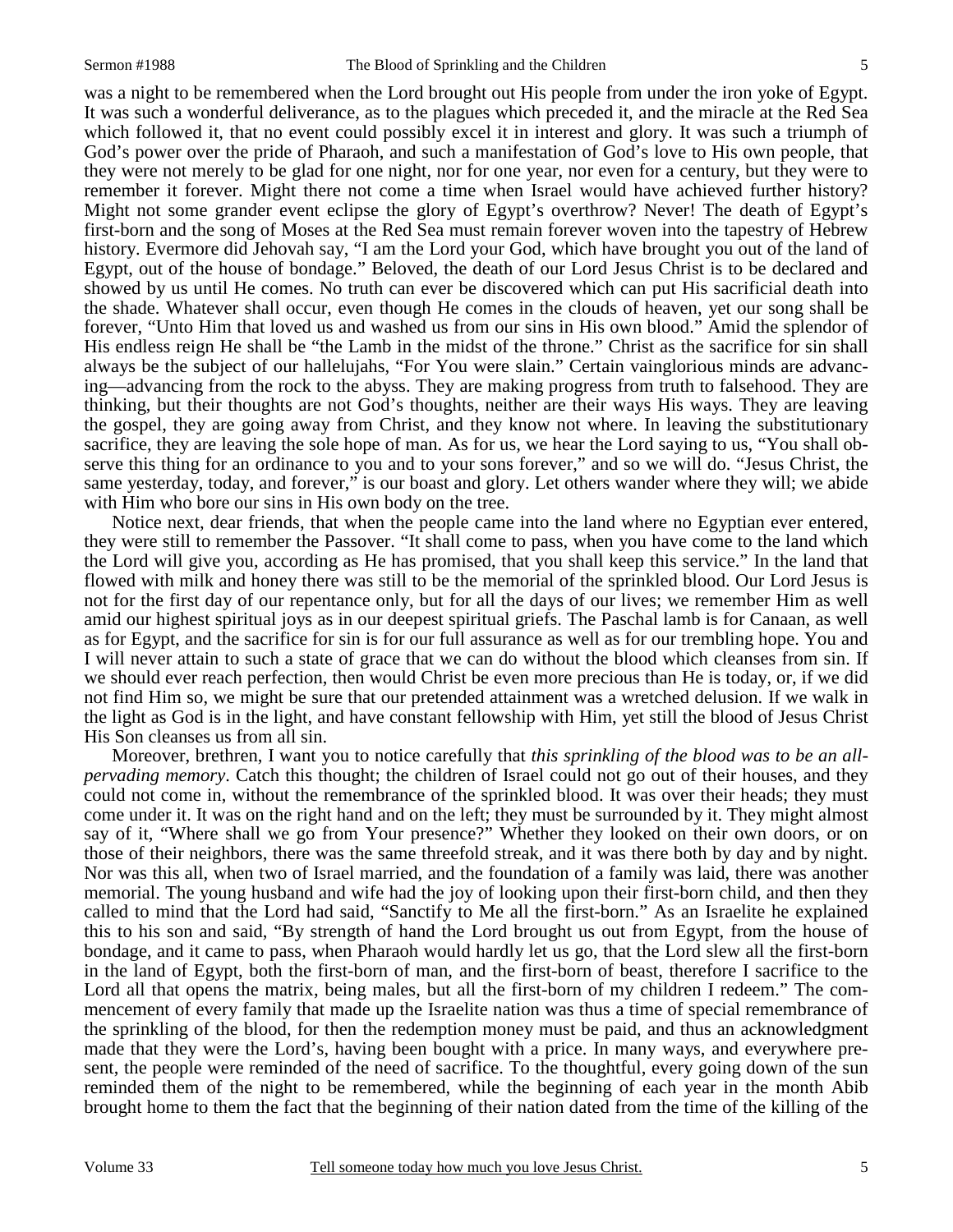lamb. The Lord took means to keep this matter before the people, for they were wayward, and seemed bent upon forgetting, even like this present age.

In the thirteenth chapter, in verse nine, we read, "It shall be for a sign unto you upon your hand, and for a memorial between your eyes." And again, in verse sixteen, we read, "And it shall be for a token upon your hand, and for frontlets between your eyes: for by strength of hand the Lord brought us forth out of Egypt." By this is meant that they were henceforth to do everything with regard to redemption, and they were henceforth to see everything in connection with redemption. Redemption by blood was to consecrate each man's hand, so that he could not use it for evil, but must employ it for the Lord. He could not take his food, or his tool, in his hand, without remembrance of the sprinkled blood which had made his food and his labor a blessing. All his acts were to be under the influence of atoning blood. Oh, what service you and I would render if it were always redeemed labor that we gave! If we went to our Sunday school class, for instance, feeling, "I am bought with a price," and if we preached with redeemed lips the gospel of our own salvation, how livingly and lovingly we should speak! What an effect this would have on our lives! You would not dare, some of you, to do what you now do, if you remembered that Jesus died for you. Many a thing which you have left undone would at once be minded if you had a clearer consciousness of redeeming love. The Jews became superstitious, and were content with the letter of their law, and so they wrote out certain verses upon little strips of parchment called "tephillin," which they enclosed in a box, and then strapped upon their wrists. The true meaning of the passage did not lie in any such childish action, but it taught them that they were to labor and to act with holy hands, as men under overwhelming obligations to the Lord's redeeming grace. Redemption is to be our impulse for holy service, our check when we are tempted to sin. They were also to wear the memory of the Passover as frontlets between their eyes, and you know how certain Jews actually wore phylacteries upon their foreheads. That could be no more than the mere shell of the thing; the essence of the command was that they were to look on everything in reference to redemption by blood. Brethren, we should view everything in this world by the light of redemption, and then we shall view it aright. It makes a wonderful change whether you view providence from the standpoint of human merit or from the foot of the cross. We see nothing truly till Jesus is our light. Everything is seen in its reality when you look through the glass, the ruby glass of the atoning sacrifice. Use this telescope of the cross, and you shall see far and clear; look at sinners through the cross; look at saints through the cross; look at sin through the cross; look at the world's joys and sorrows through the Cross; look at heaven and hell through the cross. See how conspicuous the blood of the Passover was meant to be, and then learn from all this to make much of the sacrifice of Jesus, yes, to make everything of it, for Christ is all.

One thing more; we read in Deuteronomy, in the sixth chapter, and the eighth verse, concerning the commandments of the Lord, as follows, "And you shall bind them for a sign upon your hand, and they shall be as frontlets between your eyes. And you shall write them upon the posts of your house, and on your gates." See, then, that the law is to be written hard by the memorials of the blood. In Switzerland, in the Protestant villages, you have seen texts of Scripture upon the doorposts. I half wish we had that custom in England. How much of gospel might be preached to wayfarers if texts of Scripture were over Christian people's doors! It might be ridiculed as Pharisaical, but we could get over that. Few are liable to that charge in these days through being too religious. I like to see texts of Scripture in our houses, in all the rooms, on the cornices, and on the walls, but outside on the door—what a capital advertisement the gospel might get at a cheap rate! But note, that when the Jew wrote upon His doorposts a promise, or a precept, or a doctrine, he had to write upon a surface stained with blood, and when the next year's Passover came round he had to sprinkle the blood with the hyssop right over the writing. It seems to me so delightful to think of the law of God in connection with that atoning Sacrifice which has magnified it and made it honorable. God's commands come to me as a redeemed man; His promises are to me as a blood-bought man; His teaching instructs me as one for whom atonement has been made. The law in the hand of Christ is not a sword to slay us, but a jewel to enrich us. All truth taken in connection with the cross is greatly enhanced in value. Holy Scripture itself becomes dearer to a sevenfold degree when we see that it comes to us as the redeemed of the Lord, and bears upon its every page marks of those dear hands which were nailed to the tree for us.

Beloved, you now see how everything was done that could well be thought of to bring the blood of the Paschal lamb into a high position in the esteem of the people whom the Lord brought out of Egypt, and you and I must do everything we can think of to bring forward, and keep before men forever the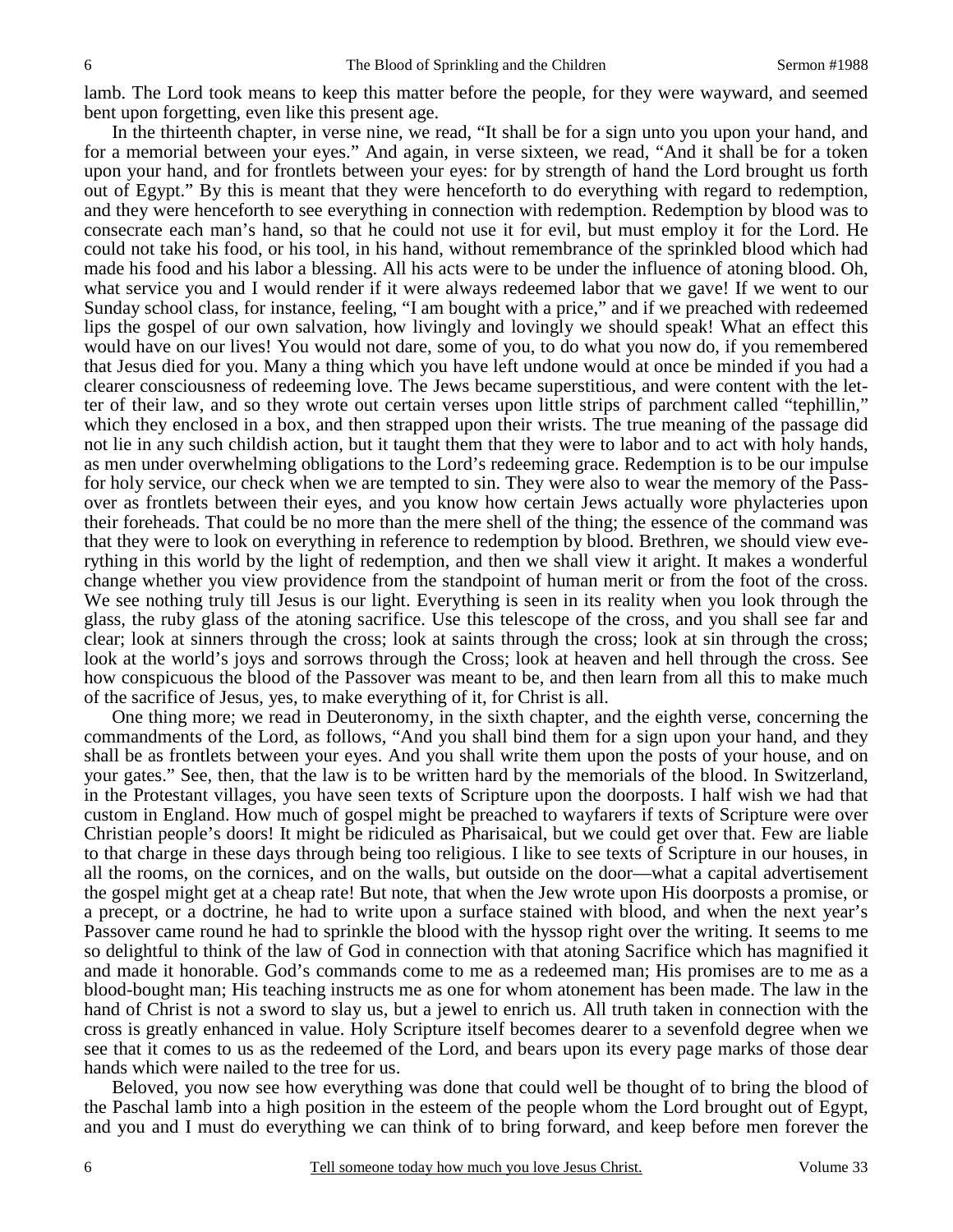precious doctrine of the atoning sacrifice of Christ. He was made sin for us though He knew no sin, that we might be made the righteousness of God in Him.

**II.** And now I will spend a short time in reminding you of THE INSTITUTION THAT WAS CON-NECTED WITH THE REMEMBRANCE OF THE PASSOVER. "It shall come to pass, when your children shall say unto you, What mean you by this service? that you shall say, It is the sacrifice of the Lord's Passover."

Inquiry should be excited in the minds of our children. Oh, that we could get them to ask questions about the things of God! Some of them inquire very early, but others of them seem diseased with much the same indifference as older folks. With both orders of mind we have to deal. It is well to explain to children the ordinance of the Lord's Supper, for this shows forth the death of Christ in symbol. I regret that children do not more often see this ordinance. Baptism and the Lord's Supper should both be placed in view of the rising generation, that they may then ask us, "What mean you by this?" Now, the Lord's Supper is a perennial gospel sermon, and it turns mainly upon the sacrifice for sin. You may banish the doctrine of the atonement from the pulpit, but it will always live in the church through the Lord's Supper. You cannot explain that broken bread and that cup filled with the fruit of the vine, without reference to our Lord's atoning death. You cannot explain "the communion of the body of Christ" without bringing in, in some form or other, the death of Jesus in our place and stead. Let your little ones, then, see the Lord's Supper, and let them be told most clearly what it sets forth. And if not the Lord's Supper—for that is not the thing itself, but only the shadow of the glorious fact—dwell much and often in their presence upon the sufferings and death of our Redeemer. Let them think of Gethsemane, and Gabbatha, and Golgotha, and let them learn to sing in plaintive tones of Him who laid down His life for us. Tell them who it was that suffered, and why. Yes, though the hymn is hardly to my taste in some of its expressions, I would have the children sing—

*"There is a green hill far away, Without a city wall."*  And I would have them learn such lines as these— *"He knew how wicked we had been, And knew that God must punish sin; So out of pity Jesus said,* 

#### *He'd bear the punishment instead."*

And when attention is excited upon the best of themes, let us be ready to explain the great transaction by which God is just, and yet sinners are justified. Children can well understand the doctrine of the expiatory sacrifice; it was meant to be a gospel for the youngest. The gospel of substitution is a simplicity, though it is a mystery. We ought not to be content until our little ones know and trust in their finished sacrifice. This is essential knowledge, and the key to all other spiritual teaching. May our dear children know the cross, and they will have begun well. With all their getting may they get an understanding of this, and they will have the foundation rightly laid.

This will necessitate your teaching the child his need of a Savior. You must not hold back from this needful task. Do not flatter the child with delusive rubbish about his nature being good and needing to be developed. Tell him he must be born again. Don't bolster him up with the fancy of his own innocence, but show him his sin. Mention the childish sins to which he is prone, and pray the Holy Spirit to work conviction in his heart and conscience. Deal with the young in much the same way as you would with the old. Be thorough and honest with them. Flimsy religion is neither good for young nor old. These boys and girls need pardon through the precious blood as surely as any of us. Do not hesitate to tell the child his ruin; he will not otherwise desire the remedy. Tell him also of the punishment of sin, and warn him of its terror. Be tender, but be true. Do not hide from the youthful sinner the truth, however terrible it may be. Now that he has come to years of responsibility, if he believes not in Christ, it will go ill with him at the last great day. Set before him the judgment seat, and remind him that he will have to give an account of things done in the body. Labor to awake the conscience, and pray God the Holy Spirit to work by you till the heart becomes tender and the mind perceives the need of the great salvation.

Children need to learn the doctrine of the cross that they may find immediate salvation. I thank God that in our Sunday school we believe in the salvation of children as children. How very many has it been my joy to see of boys and girls who have come forward to confess their faith in Christ! And I again wish to say that the best converts, the clearest converts, the most intelligent converts we have ever had have